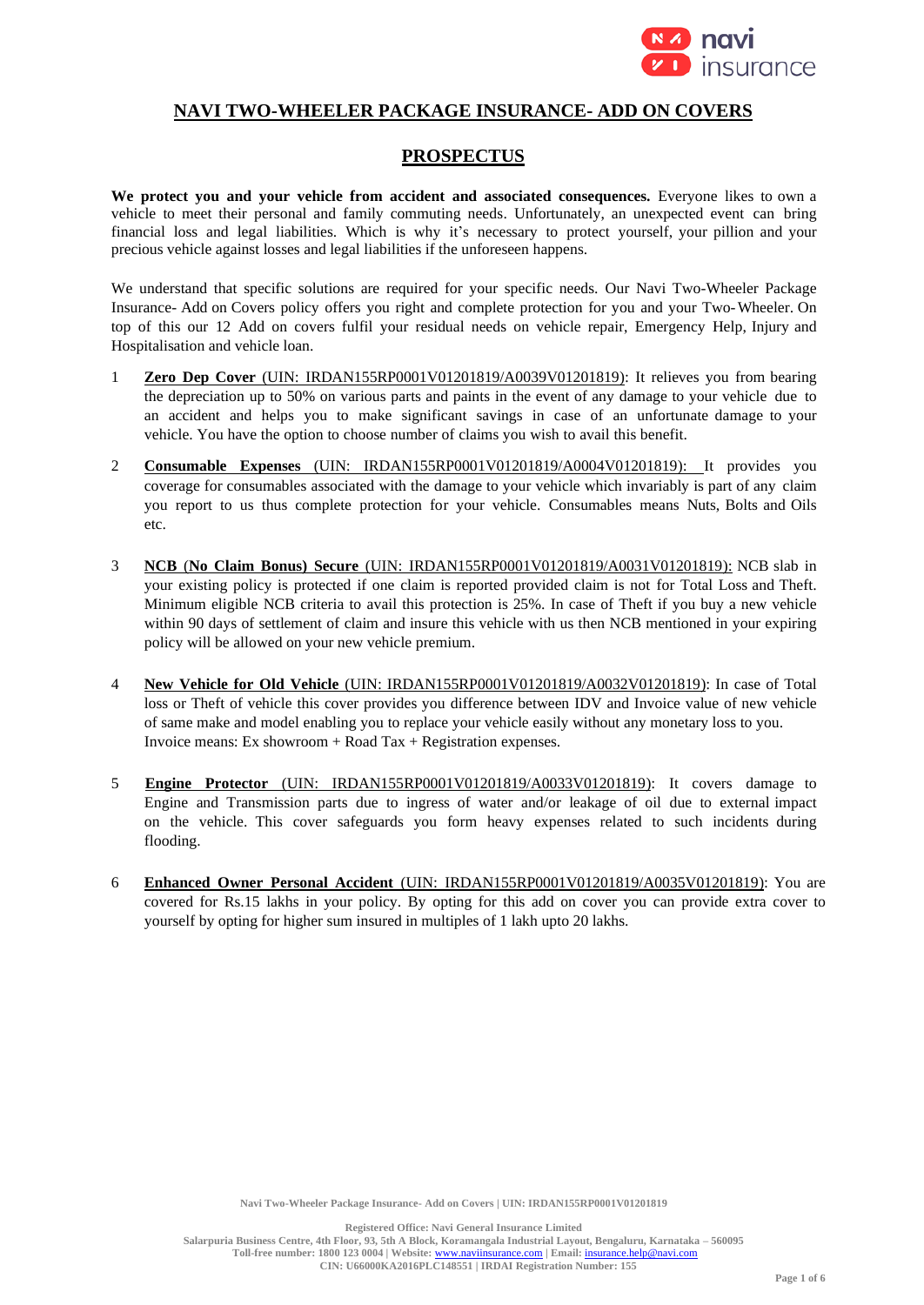

- 7 **Enhanced Pillion Rider Personal Accident** (UIN: IRDAN155RP0001V01201819/A0036V01201819): Pillion Rider can be covered up to Rs. 1 lakh in your policy. You can opt for an increased Personal Accident benefit for Pillion Rider in multiples of 1 lakh upto 20 lakhs.
- 8 **Accidental Hospitalisation** (UIN:IRDAN155RP0001V01201819/A0037V01201819): Unfortunate accident to your vehicle may cause injury to you and pillion and you may have to take In-patient / Outpatient treatment in hospital/Nursing Home. You can protect yourself from such unforeseen expenses upto Rs. 5 lacs by opting this add on. We will pay for medical expenses including ambulance charges incurred by You/Driver/Pillion Rider for treatment of bodily injury sustained by You/Driver/Pillion Rider, caused by an accident to the insured vehicle leading to treatment in a Hospital/Nursing Home provided own damage claim is valid and admissible under section I (Own Damage) of the policy.
- 9 **Hospi Cash** (UIN: IRDAN155RP0001V01201819/A0038V01201819):This coverage helps you to cover daily expenses incurred during hospitalisation due to an accident of your vehicle up to Rs.2000 per day. You will get this benefit for maximum five days from the date of admission provided the hospitalisation exceeds 3 days.

(Example: If you have been hospitalised for 5 days or more then you will get this benefit for 5 days but in case, you are hospitalised for 3 days or less then you will not get this benefit at all.)

- 10 **EMI Protector** (UIN: IRDAN155RP0001V01201819/A0040V01201819): We are concerned about financial impact of an accident. We cover 3 EMI's of your insured vehicle if due to any accidental injury involving insured vehicle you are hospitalised for more than 7 days.
- 11 **Outstanding Loan Protector** (UIN: IRDAN155RP0001V01201819/A0005V01201819): You can choose to transfer your loan related worries to us. We will take care of your Outstanding Loan amount on the vehicle against risk of your Death, Permanent Total Disablement due to an accident involving vehicle insured.
- 12 **Road Side Assistance** (UIN: IRDAN155RP0001V01201819/A0034V01201819): You need not worry about breakdown of your vehicle while driving. Our Roadside Assistance Programme take care of such worries. You will get assistance in situations like puncture, towing to nearest workshop in case of breakdown, on site minor repairs, Fuel delivery, Journey continuation and medical co- ordination etc.

# **Important Exclusions:**

Apart from General Exclusions following are the exclusions applicable to respective add on covers:

# **1. Zero Dep cover**

a) Deductible as mentioned in the policy schedule.

# **2. Consumables Expenses:**

- a) Any consumable not associated with admissible Own Damage claim under section I (Own Damage) of the policy.
- b) Any consumables that are related to wear and tear and not directly related to claim is excluded.

## **3. Engine Protector**

- a) Any consequential loss, wear and tear, mechanical & electrical failure and parts falling under warranty.
- b) Loss or damage due to corrosion of engine or parts thereof due to delay in intimation.
- c) Depreciation on parts unless zero dep cover is opted.

## **4. Enhanced Owner Personal Accident**

**Navi Two-Wheeler Package Insurance- Add on Covers | UIN: IRDAN155RP0001V01201819**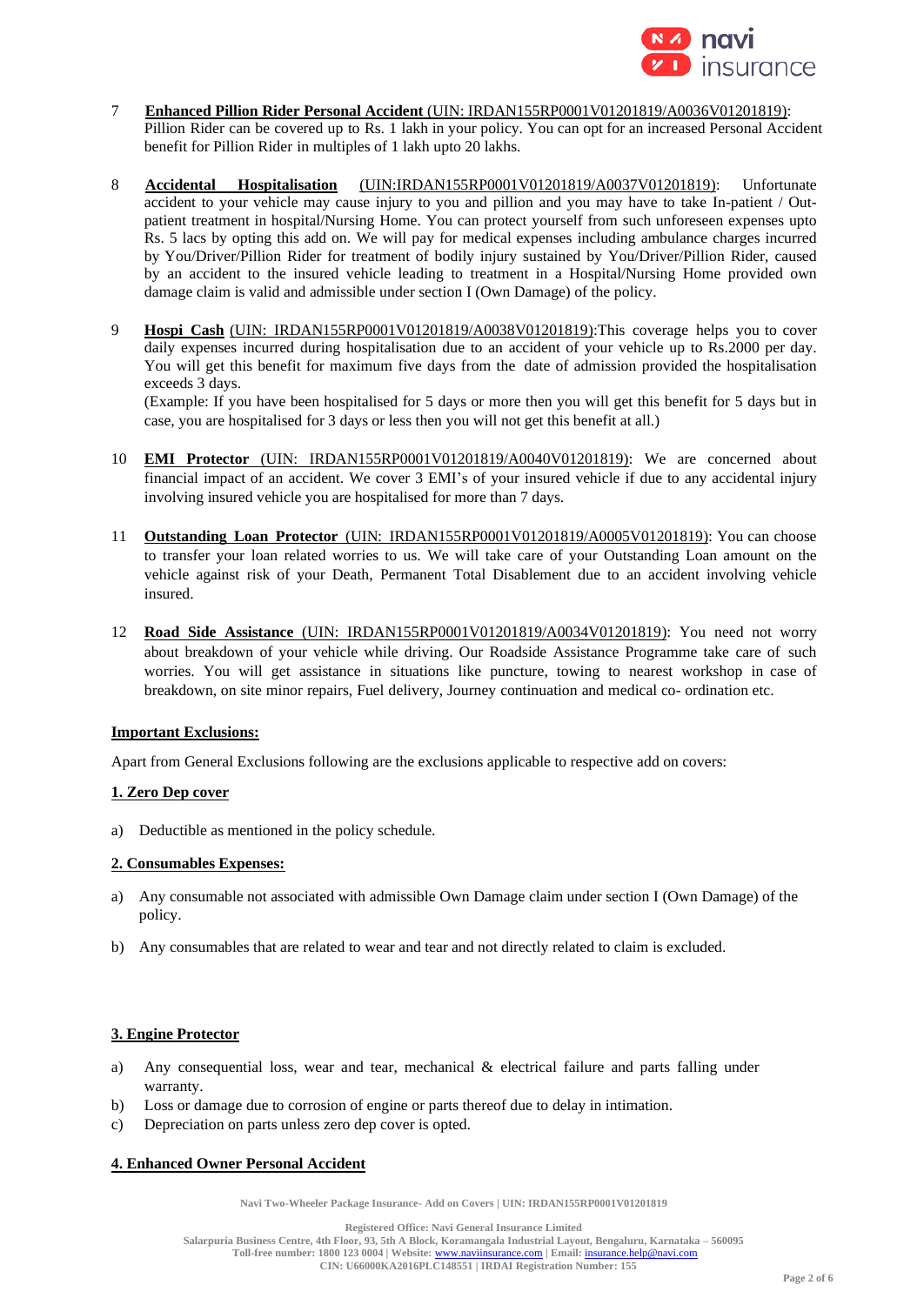

- a) intentional self-injury, suicide or attempted suicide, physical defect or infirmity or
- b) owner driving the vehicle under the influence of intoxicating liquor or drugs.

## **5. Enhanced Pillion Rider Personal Accident**

- a) Intentional self-injury, suicide or attempted suicide, physical defect or infirmity or
- b) Pillion Rider of the vehicle under the influence of intoxicating liquor or drugs.

### **6.Hospi Cash**

a) If Hospitalisation does not exceed 3 days.

## **7. EMI Protector**

a) Any penalty, interest, charges levied due to default in payment by financer

#### **8. Outstanding Loan Protector**

a) Any penalty, interest, charges levied due to default in payment by financer.

#### **9. Accidental Hospitalisation**

- a) Any expenses related to a sickness, disease or medical disorder not directly consequential to the accident.
- b) Any expenses towards psychosomatic disorders of any kind, whether caused or accentuated by accident or otherwise.
	- Any expenses, if the treatment is started after 10 days from the date of Accident unless verified and certified by the medical practioner.
- c) Amount more than the sum-insured mentioned in the schedule during the policy period. attempted suicide,.
- d) Any expense arising or resulting from or traceable to intentional self-injury, suicide or
- e) Any expense of a person driving the vehicle arising or resulting from or traceable to an accident happening whilst such person is under the influence of intoxicating liquor or drugs.
- f) Any expense not supported by an original and valid bill / receipt and related prescription of the attending Medical Practitioner.

#### **10. Road Side Assistance**

- a) Act of God (including exceptional adverse weather conditions), earthquake, fire
- b) Loss of or damage to luggage or other personal effects that might occur during the services performance.
- c) Vehicles used for the purpose of racing, rallying, motor-sports.
- d) Routine repairs/services at user's home or other location.
- e) Consequential damages arising out of repair on the spot/ towing or any other road side assistance services.
- f) Any event not stated in coverages.

#### **Premium:**

Premium will be charged as per rate applicable on the date of insuring the vehicle.

#### **Discounts Available:**

**Navi Two-Wheeler Package Insurance- Add on Covers | UIN: IRDAN155RP0001V01201819**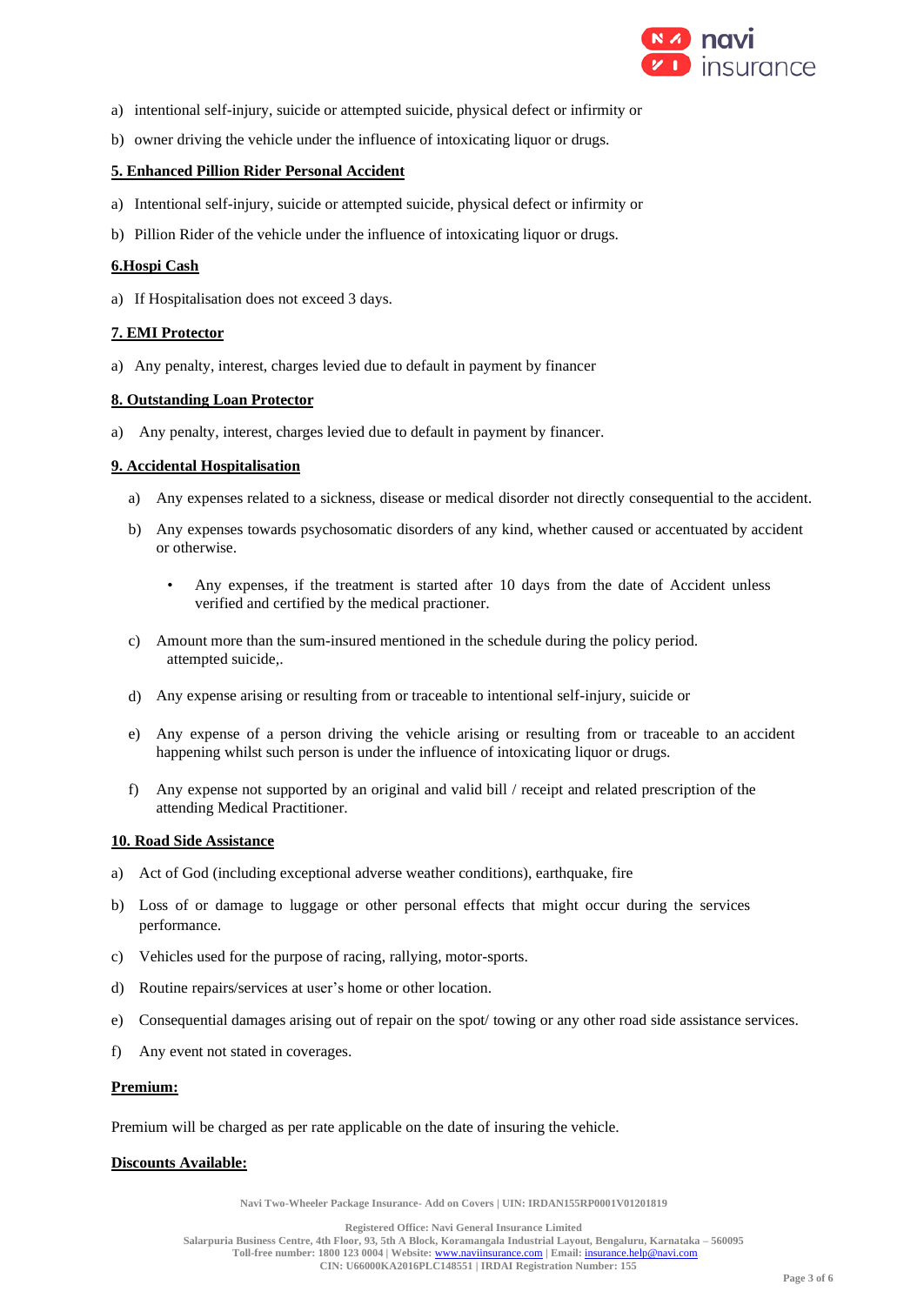

You can reduce your premium by availing following discounts, if you are eligible for the same.

- **1. #Family Fleet Discount:** A discount of 5% is being offered for every additional vehicle insured with us from the same family\*. This vehicle could either be a two-wheeler or a four-wheeler. \*Family means: Self, Spouse, Children, Father & Mother.
- **2. #NAVI GI Duniya Discount (Loyalty Discount):** If you are our existing customer a discount of 5% will be offered to you on purchase of this policy.

# If you are eligible for both then maximum discount allowable is only 5%.

**3. Online Sourcing/Direct Channel Discount:** If you are buying this policy directly from us, you will be eligible for a discount of 15 %.

#### **Claims Procedure:**

We all take precautions to avert accidents however in the event of any unfortunate accident be rest assured of complete assistance from us.

- By calling Toll Free 18001230004 OR
- By sending an E Mail to insurance.help@navi.com OR
- For Senior Citizens, we have a special cell and our Senior Citizen Customers can email us at seniorcare@navi.com for priority resolution
- Through Customer Portal on website www.naviinsurance.com OR
- Using Mobile App OR
- Directly walk into branch

Intimation of claim to us, immediately on occurrence, will ensure prompt and effective assistance. While registering the claim, the following information will help us serve you better:

- Your contact numbers
- Policy number
- Name of insured
- Date and time of loss
- Location of loss
- Nature and approximate extent of loss
- Place and contact details of the person at the loss location

You are advised to shift your vehicle to any of our network garage to avail "cashless" facility. Alternatively, you may shift your vehicle to any garage of your choice to avail claim as "Reimbursement".

**Registered Office: Navi General Insurance Limited**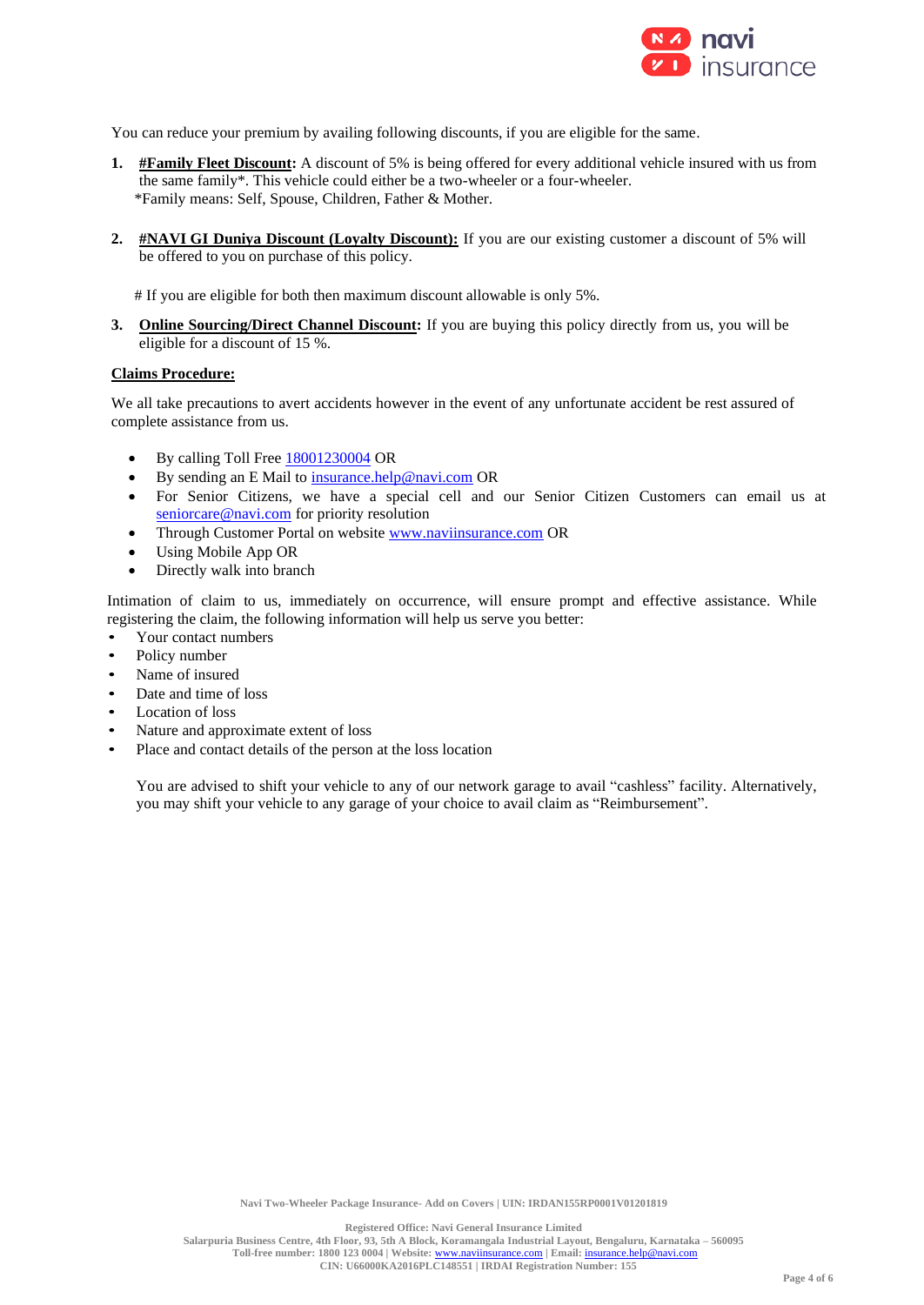

Apart from "Claim Form" We will require following documents depending on the nature of loss to process your claim. You may provide the same to enable us to promptly settle your claim.

## **For Accident/Theft Claims**

- Proof of insurance Policy copy
- Copy of Registration Book, Tax Receipt [original for verification & return]
- Copy of Motor Driving License of the person driving the vehicle at the time of accident (original for verification)
- Police Panchanama /FIR (In case of Third-Party property damage /Death / Body Injury)
- Estimate for repairs if available
- Repair Bills/Invoices and payment receipts after the job is completed

## **Additional documents for Theft Claims**

- Original Policy document
- Original Registration Book/Certificate and Tax Payment Receipt
- All the sets of keys/Service Booklet/Warranty Card/Original
- Purchase Invoice
- Police Panchanama/ FIR and Final Investigation Report/Non-Traceable Report.
- Acknowledged copy of letter addressed to RTO intimating theft and informing "NON-USE"
- Form 28, 29 and 30 signed by the you and Form 35 signed by the Financer/ transferred RC as applicable
- Letter of Subrogation
- NOC from the Financer if claim is to be paid to you

## **Documents for Hospitalisation Claims**

- Claim Form Duly Filled and Signed
- Original Discharge/Death Summary
- Operation Theatre Notes (if any)
- Original *Hospital* Main Bill along with break up Bill and original receipts
- Original investigation reports, X Ray, MRI, CT films, HPE
- Doctors Reference Slips for Investigations/Pharmacy
- Original Pharmacy Bills
- MLC/FIR Report/Post Mortem Report (if applicable and conducted).
- Details of the implants including the sticker indicating the type as well as invoice towards the cost of implant

## **Documents for Personal Accident Claims**

- Policy copy
- Certificate of from government hospital doctor confirming the nature and degree of disability
- Discharge summary of the treating hospital clearly indicating the Hospital Registration No.
- Diagnostic reports
- FIR / Panchanama– (if Notified to Police) Attested or Original
- Final Police Report- (if applicable)
- Death Certificate\*
- Post Mortem report\*
- Legal Heir certificate /nominee certificate\*

## **(Marked with \* are required only in death claims)**

The list of documents furnished herein below is illustrative but not exhaustive. We may request you to provide more documents depending upon the nature of loss and circumstances.

**IRDAI Regulation No 17**: This *Policy* is subject to regulation 17 of *IRDAI* (Protection of Policyholder's Interests) Regulation 2017 or any amendment thereof from time to time.

**Navi Two-Wheeler Package Insurance- Add on Covers | UIN: IRDAN155RP0001V01201819**

**Salarpuria Business Centre, 4th Floor, 93, 5th A Block, Koramangala Industrial Layout, Bengaluru, Karnataka – 560095**

**Toll-free number: 1800 123 0004 | Website:** [www.naviinsurance.com](http://www.naviinsurance.com/) **| Email:** [insurance.help@navi.com](mailto:insurance.help@navi.com)

**Registered Office: Navi General Insurance Limited**